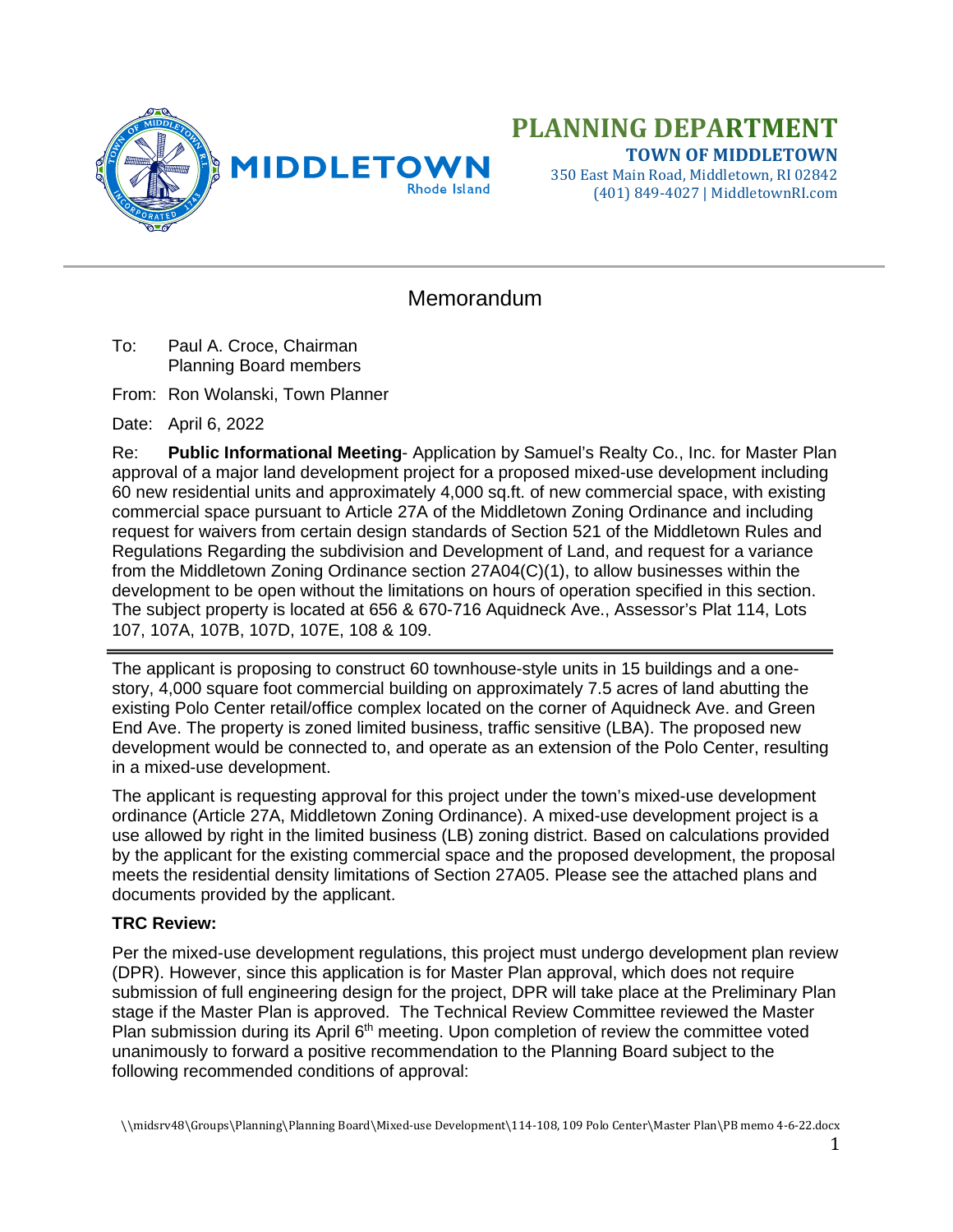- 1. Access for Town vehicles to the existing sewer line and easement located along the westerly property line of lots 108 &109 shall be maintained.
- 2. A potion of the property is located within Zone 1 of the Watershed Protection District due to the presence of Stissing soils. If necessary, a special use permit to allow development in Zone 1 shall be sought and granted prior to Preliminary Plan approval.
- 3. The stormwater management plan submitted at Preliminary Plan stage shall demonstrate a reduction in peak flows from the 2-, 10- and 25-year storms compared to current conditions, if feasible.

Review and comment has also been sought from applicable local and state committees and agencies as required. Please see the attached letter from RIDEM indicating that state wetlands and stormwater permitting will be required. Per Town regulations, such permits must secured prior to submission of the Preliminary Plan application. Comments from others will be provided to the Board as they become available.

## **Zoning Relief Sought:**

Pursuant to Section 27A02(D), the Planning Board has the authority to consider and act on any requests for relief from provisions of the Zoning ordinance. The applicant is seeking the following variance relief:

• Zoning Ordinance section 27A04(C)(1), to allow businesses within the development to be open without the limitations on hours of operation specified in this section. Please see the attached letter from the applicant which explains the reason for this request.

## **Required findings for variance relief:**

(1) That the hardship from which the applicant seeks relief is due to the unique characteristics of the subject land or structure and not to the general characteristics of the surrounding area and is not primarily due to a physical or economic disability of the applicant;

(2) That the hardship is not the result of any prior action of the applicant and does not result primarily from the desire of the applicant to realize greater financial gain;

(3) That the granting of the requested variance will not alter the general character of the surrounding area or impair the intent or purpose of this chapter or the Comprehensive Plan upon which this chapter is based; and

(4) That the relief to be granted is the least relief necessary.

(5) The Board shall, in addition to the above standards, require that evidence be entered into the record of the proceedings showing that:

 (a) In granting a use variance the subject land or structure cannot yield any beneficial use if it is required to conform to the provisions of this chapter. Nonconforming use of neighboring land or structures in the same district and permitted use of lands or structures in an adjacent district shall not be considered in granting a use variance; and

 (b) In granting a dimensional variance, that the hardship which will be suffered by the owner of the subject property if the dimensional variance if not granted shall amount to more than a mere inconvenience. The fact that a use may be more profitable or that a structure may be more valuable after the relief is granted shall not be grounds for relief.

 (c) Dimensional variances granted in conjunction with a special use permit shall be supported by independent evidence on the record satisfying each of the requirements for a dimensional variance, and the Board shall vote on each dimensional variance before voting on the special use permit.